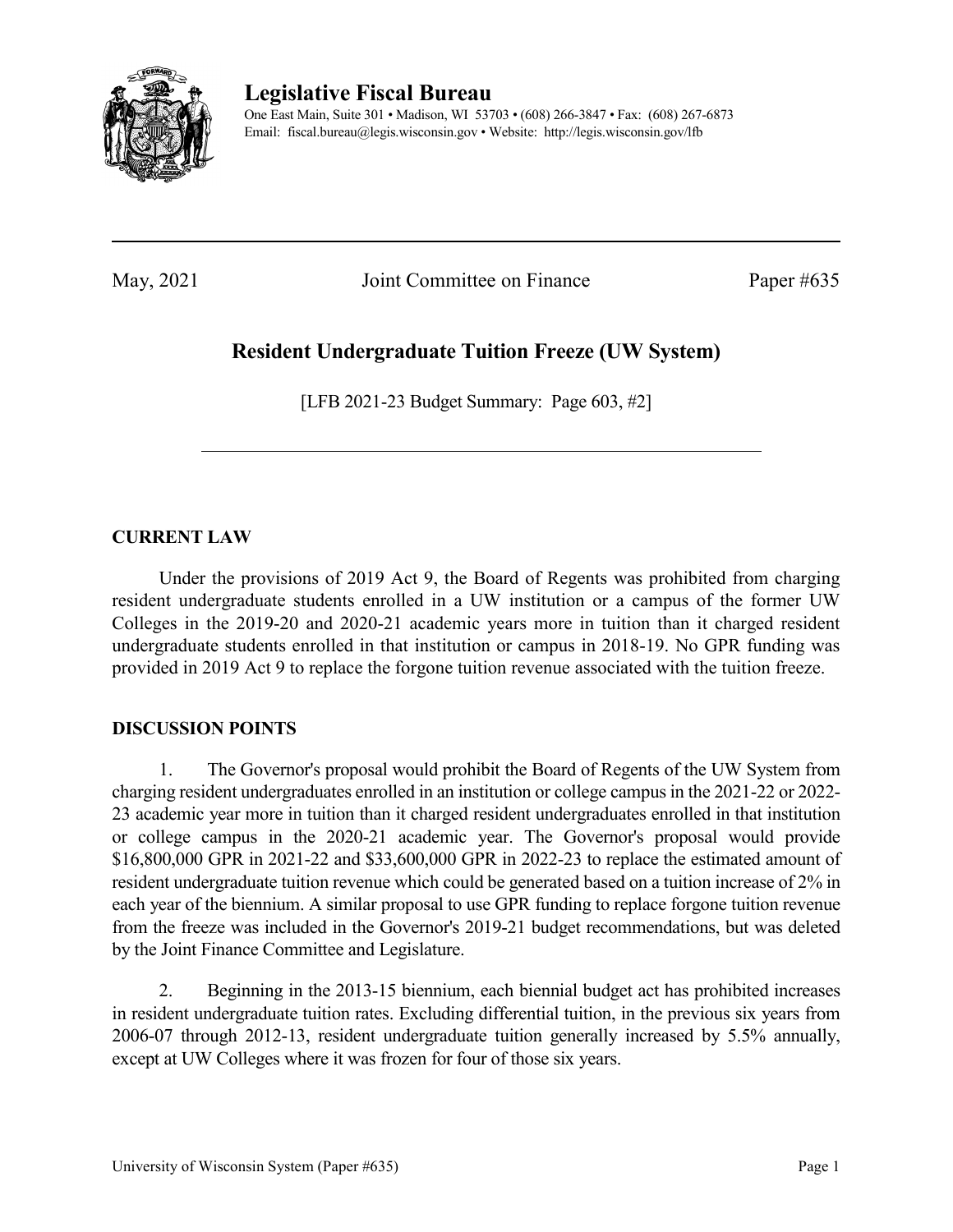3. The table below shows annual resident undergraduate tuition rates in 2020-21, excluding differential tuition for certain academic departments.

|                          | $2020-21$ Resident   |
|--------------------------|----------------------|
|                          | Undergraduate        |
|                          | <b>Tuition Rates</b> |
|                          |                      |
| Madison                  | \$9,273              |
| Milwaukee                | 8,091                |
| Eau Claire               | 7,361                |
| Green Bay                | 6,298                |
| La Crosse                | 7,585                |
| Oshkosh                  | 6,422                |
| Parkside                 | 6,298                |
| Platteville              | 6,418                |
| River Falls              | 6,428                |
| <b>Stevens Point</b>     | 6,698                |
| Stout*                   | 234                  |
| Superior                 | 6,535                |
| Whitewater               | 6,519                |
| <b>Two-Year Campuses</b> | 4,750                |

\*UW-Stout charges tuition on a per credit basis.

4. Concerns over college affordability have increased during the COVID-19 pandemic, with many higher educational institutions across the United States choosing to increase tuition minimally in 2020-21, if at all. According to the College Board's "Trends in College Pricing and Student Aid 2020" report, "from 2019-20 to 2020-21, the average published two-year in-district tuition and fees froze in 14 states and the average public four-year in-state tuition and fees froze in 10 states. Several private nonprofit colleges also reduced tuition for fall, 2020 or deferred tuition payments." Average published resident tuition and fees at four-year public institutions increased by 1.1% in 2020-21, by \$120 to \$10,560. Average published public, two-year college in-district tuition and fees increased by 1.9%.

5. Resident tuition and fees at UW-Madison in 2012-13 were \$981 below the mid-point of Big Ten institutions and resident tuition and fees at UW-Milwaukee in 2012-13 were \$746 below the mid-point of peer group urban institutions. Since the freeze on resident undergraduate tuition was implemented in 2013-14, UW System institution resident tuition and fees are even lower than those of their peer institutions. Resident tuition and fees at UW-Madison in 2020-21 are \$2,247 below the mid-point of Midwest Big Ten institutions, and resident tuition and fees at UW-Milwaukee are \$2,870 below the mid-point of peer group urban institutions.

6. At the time the freeze was first implemented, part of the discussion concerning tuition related to program revenue balances held by institutions in the UW System, which included a tuition balance of \$551.5 million at the end of 2012-13. Since that time, institutions in the UW System have used a portion of these one-time tuition moneys and drawn down the balance, which was \$227.3 million at the end of 2019-20. Total PR balances have also declined from \$1,273.5 million in 2012-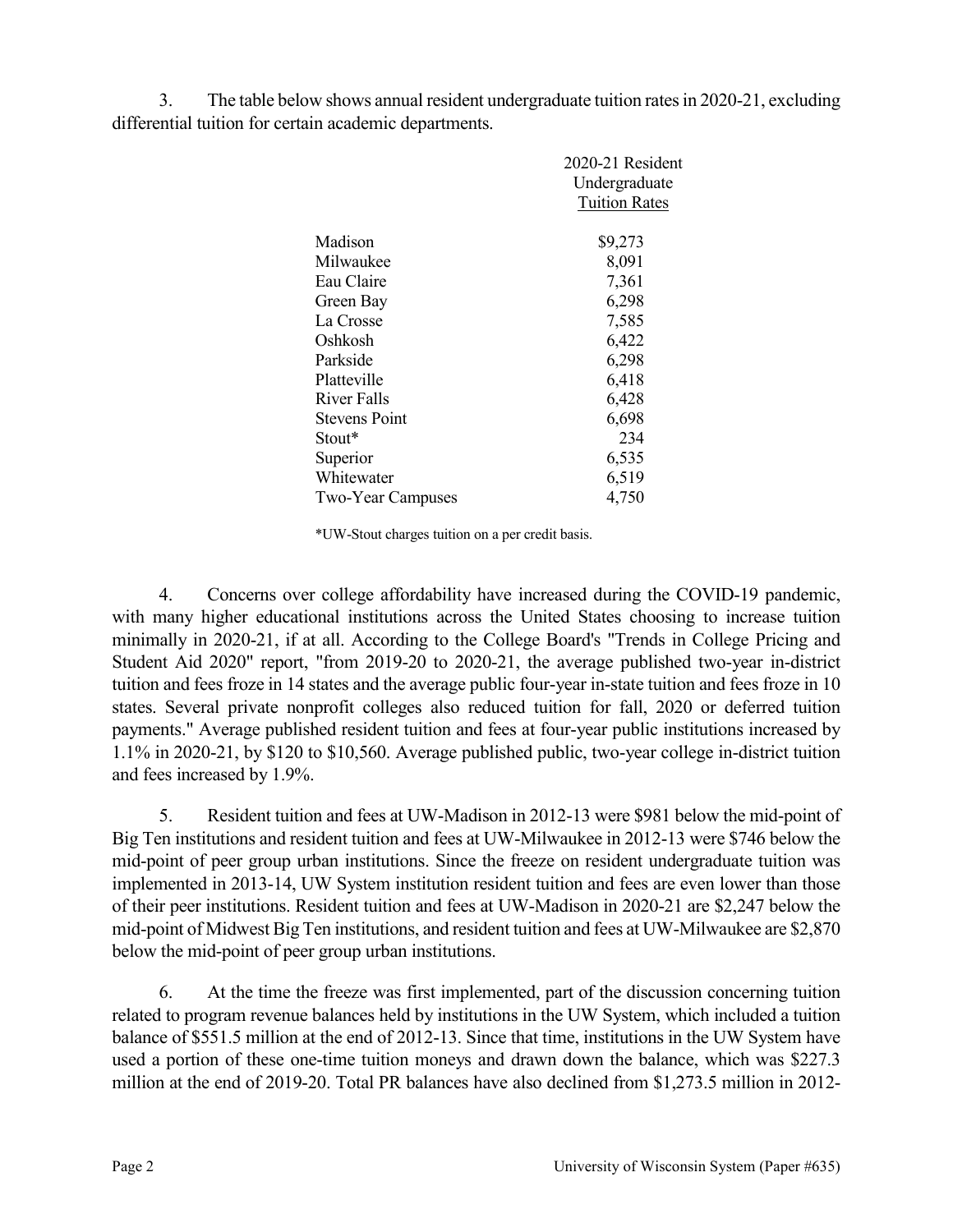13 to \$1,225.8 million in 2019-20, though less significantly as a result of increases in balances from gift moneys (\$149.5 million in 2012-13 to \$342.9 million in 2019-20) and in auxiliary operations (\$188.7 million to \$250.2 million).

7. The UW System's operating budget pools GPR and PR funding, with tuition representing approximately 56% of the total (\$1.5 billion out of a total of \$2.7 billion in 2020-21). Resident undergraduate tuition generates from 55% to 60% of all tuition revenue at UW System institutions, so that a tuition freeze results in no growth in approximately 31% to 34% of the UW System's base operating revenue.

8. The tuition freeze has been supported as a matter of policy as an approach to reduce the cost of college for students. Since 2012-13, CPI has increased by 12.7%. If one assumes that absent a freeze resident undergraduate tuition would have increased by CPI, then students in 2020-21 would pay from \$603 to \$1,178 less in annual tuition than they might otherwise have paid, depending on the institution they attend.

9. Staff from the UW System indicate that the proposed GPR funding could be used to support the tuition share of the compensation and fringe benefit increases proposed for the 2021-23 biennium. This would avoid the reallocation of \$20.7 million of base funding from UW System institutions to fully fund the tuition share of the increase due to the continued tuition freeze. Remaining funding could be used for purposes such as student services funding or other initiatives at the discretion of the UW System Board of Regents and President.

10. Generally during economic downturns, lower opportunity costs of attending college lead to an increase in enrollment. However, the economic downturn associated with the COVID-19 pandemic has not led to an increase in enrollment and has instead led to some declining enrollment likely due to student health concerns. Fall resident undergraduate UW System enrollment declined by 2.5% from 106,900 in fall, 2019 to 104,288 in fall, 2020. As resident undergraduate tuition revenue makes up more than half of all tuition revenues, declining enrollments put increased pressure on UW System institution budgets.

# **ALTERNATIVES**

# **A. Freeze Resident Undergraduate Tuition**

1. Prohibit the Board of Regents from charging resident undergraduates enrolled in an institution or college campus in the 2021-22 or 2022-23 academic year more in tuition than it charged resident undergraduates enrolled in that institution or college campus in the 2020-21 academic year.

2. Take no action. Under this option, the Board of Regents would have authority to set tuition for resident undergraduates at its discretion.

# **B. Backfill Forgone Tuition Revenue with GPR Funding**

1. Provide \$16,800,000 in 2021-22 and \$33,600,000 in 2022-23 to replace estimated resident undergraduate tuition revenue that otherwise could have been generated based on a tuition